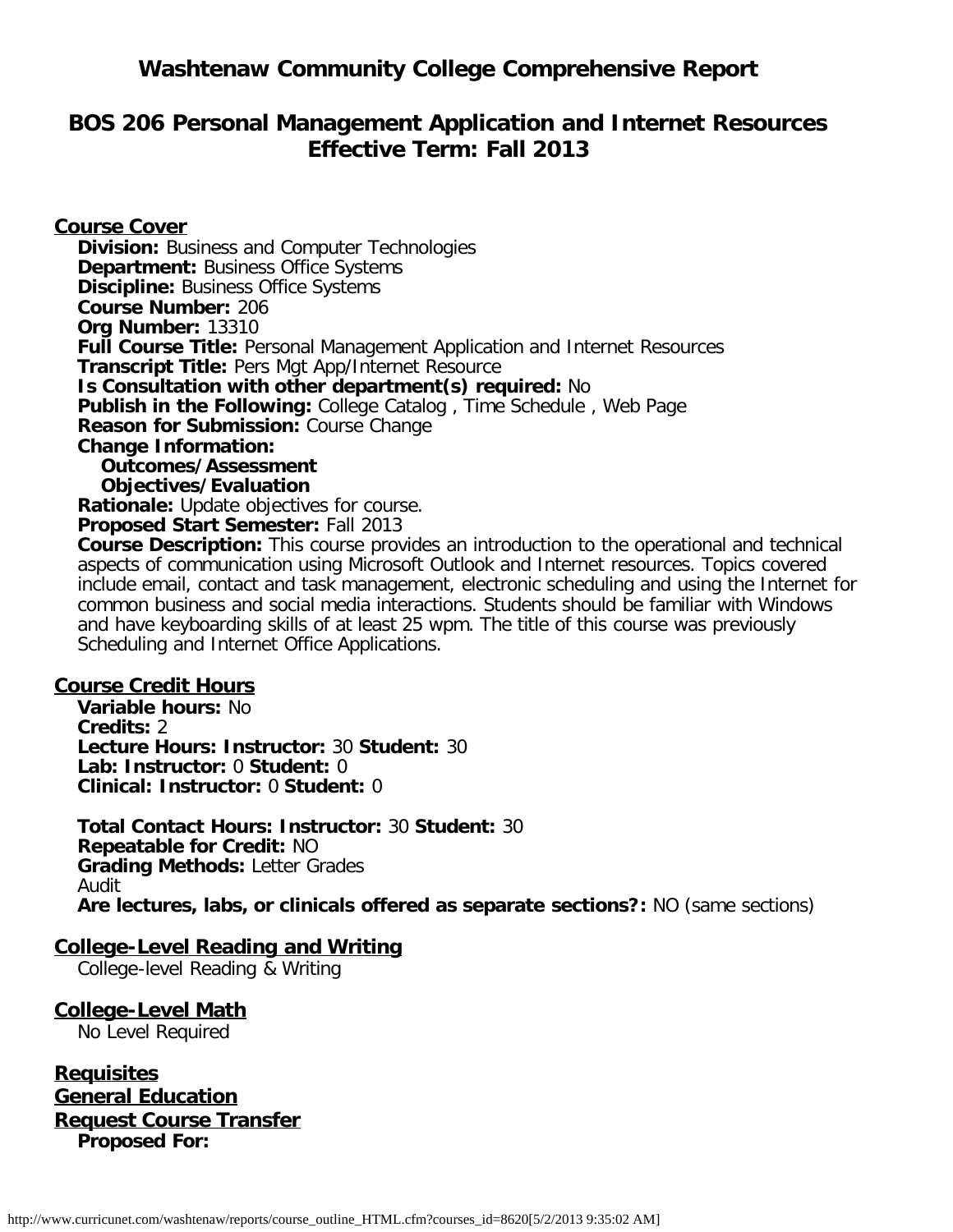# **Student Learning Outcomes**

- 1. Use Outlook's e-mail functionality to communicate in a business environment.
	- **Assessment 1 Assessment Tool:** Practical Exam **Assessment Date:** Fall 2013 **Assessment Cycle:** Every Three Years **Course section(s)/other population:** All sections **Number students to be assessed:** All students **How the assessment will be scored:** Answer Key **Standard of success to be used for this assessment:** 75% of students will score 75% or higher on practical exam. **Who will score and analyze the data:** Departmental Faculty
- 2. Use the calendar system to improve organization and time management.

#### **Assessment 1**

**Assessment Tool:** Practical Exam **Assessment Date:** Fall 2013 **Assessment Cycle:** Every Three Years **Course section(s)/other population:** All sections **Number students to be assessed:** All students **How the assessment will be scored:** Answer Key **Standard of success to be used for this assessment:** 75% of students will score 75% or higher on practical exam. **Who will score and analyze the data:** Departmental Faculty

3. Use Internet search tools and techniques to conduct online research.

#### **Assessment 1**

**Assessment Tool:** Practical Exam **Assessment Date:** Fall 2013 **Assessment Cycle:** Every Three Years **Course section(s)/other population:** All sections **Number students to be assessed:** All students **How the assessment will be scored:** Answer Key **Standard of success to be used for this assessment:** 75% of students will score 75% or higher on practical exam. **Who will score and analyze the data:** Departmental Faculty

4. Maintain the address book and information storage for professional and personal contacts. **Assessment 1**

**Assessment Tool:** Practical Exam **Assessment Date:** Fall 2013 **Assessment Cycle:** Every Three Years **Course section(s)/other population:** All sections **Number students to be assessed:** All students **How the assessment will be scored:** Answer Key **Standard of success to be used for this assessment:** 75% of students will score 75% or higher on practical exam. **Who will score and analyze the data:** Departmental Faculty

- 5. Use Outlook's task functionality to develop project organization.
	- **Assessment 1**

**Assessment Tool:** Practical Exam **Assessment Date:** Fall 2013 **Assessment Cycle:** Every Three Years **Course section(s)/other population:** All sections **Number students to be assessed:** All students